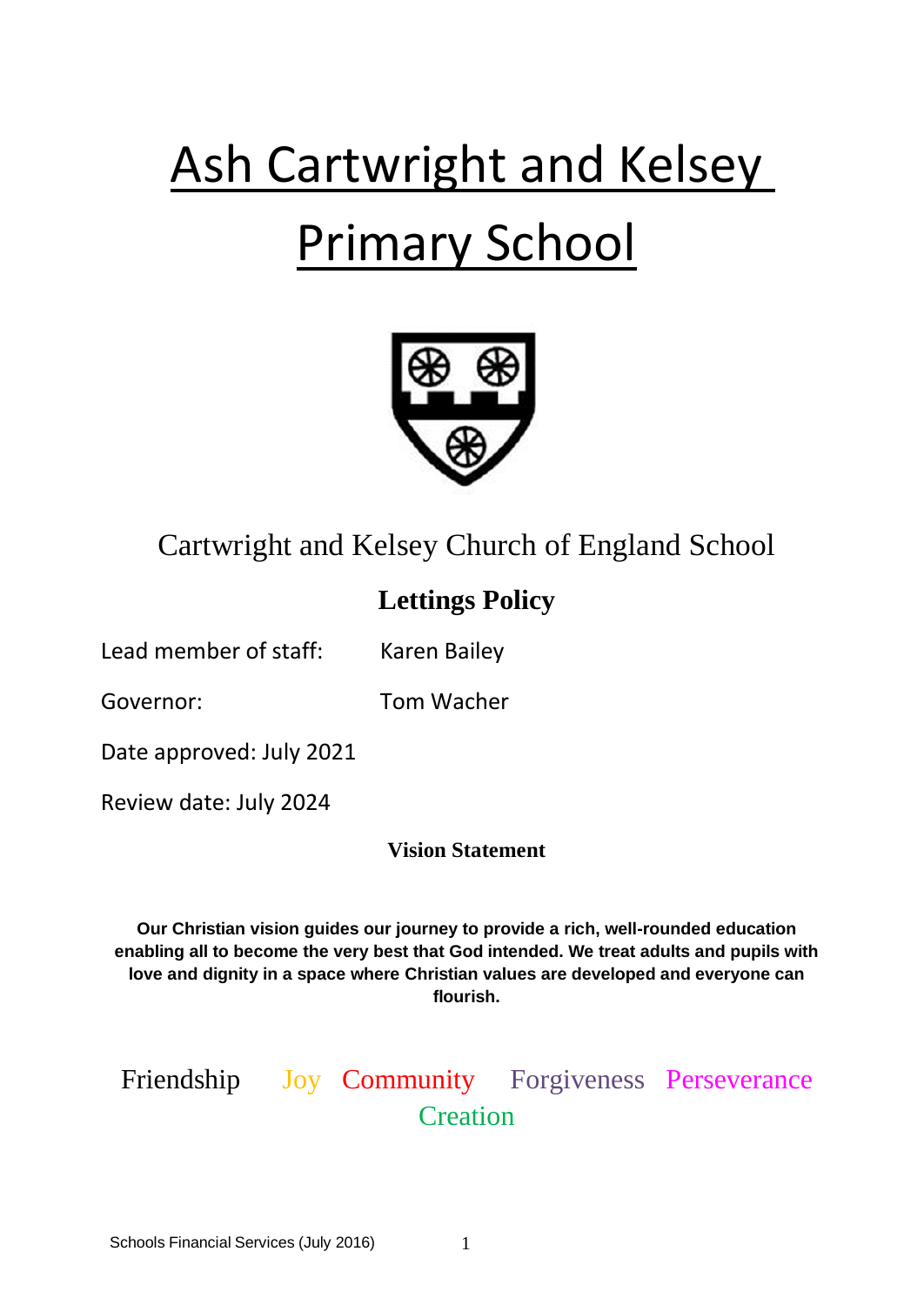### **Philosophy:**

Provided there is no interruption to school use of the premises, part of the school buildings and grounds may be let to outside bodies after the end of the school day, at weekends and during the holidays, in order to:

- Raise income for the school
- Better integrate the school into the local community
- Familiarise individuals with the school, who may become pupils or their parents
- Satisfy some of the needs of local individuals, groups and organisations
- Increase the use of facilities that are under used by the school

#### **Implementation:**

Bookings are made through the representative of the school, as authorised by the Governing Body, and confirmed in writing.

- School and PTA activities have priority
- No bookings are confirmed more than 4 months in advance although provisional bookings may be made at any time
- Outline charges are set by the Headteacher/Governors and reviewed annually
- Specific charges are set at the time of the agreement
- The VAT liability of the letting is determined at the time of the agreement
- Payment is in advance for single lettings
- Payment is in instalments for a series of sports facilities lettings that comply with VAT exemption regulations
- The agreement should be updated and reviewed at least annually
- A diary is kept covering all school, PTA and outside use of the premises and grounds after school, in evenings, at weekends and in holidays

Users sign an agreement that covers:

- Terms and conditions relating to type of and length of use
- Cancellation
- Damage
- Insurance
- Charging
- Restrictions on use
- Licensing for the sale of alcohol, or public performances
- Parking

#### **Roles and Responsibilities:**

The school authorised representative is responsible for the construction and regular update of the lettings diary.

 The PTA secretary and individual teachers are responsible for informing the authorised school representative a term in advance, of events outside teaching hours, which will use the school premises